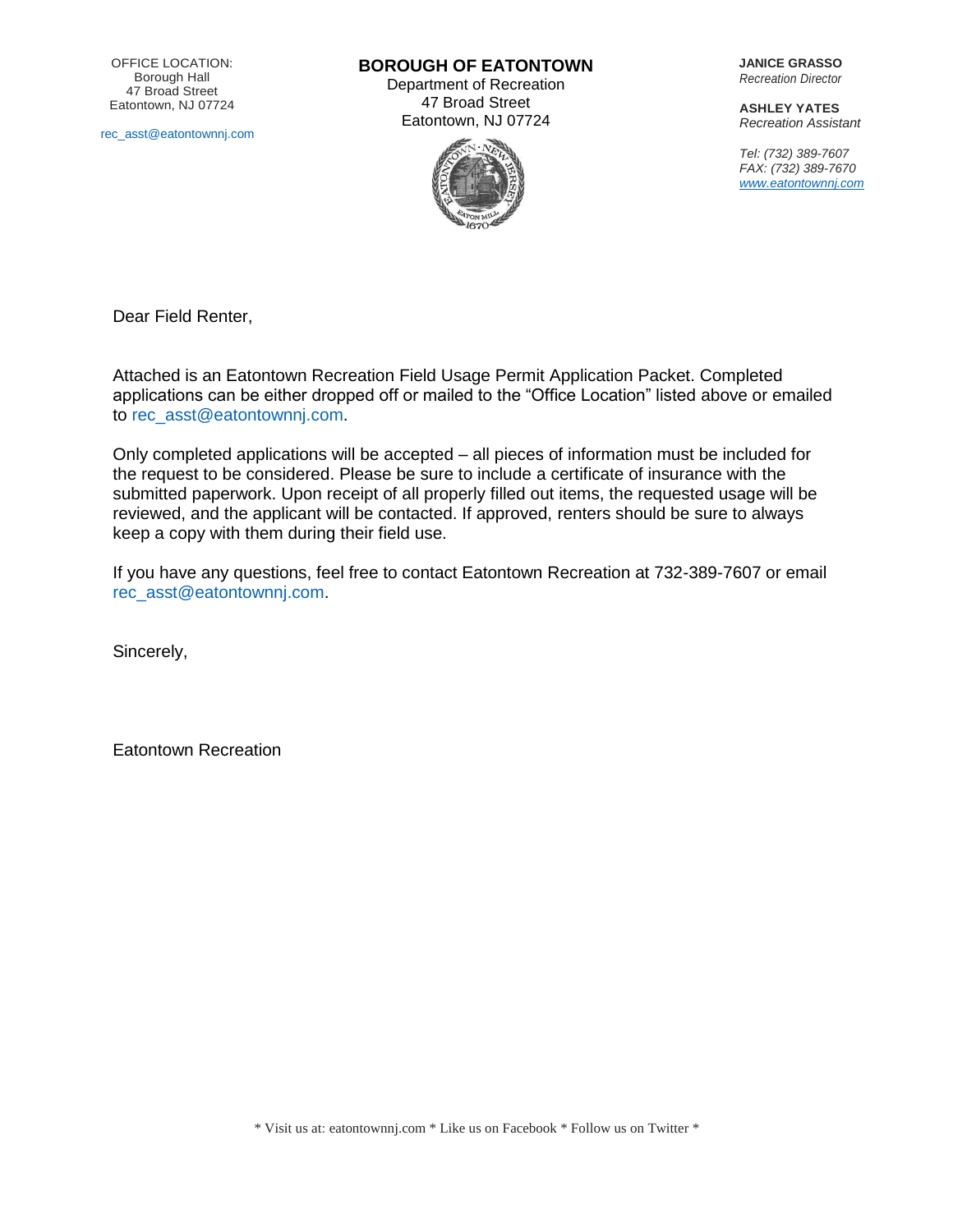# **BOROUGH OF EATONTOWN DEPARTMENT OF RECREATION FIELD USAGE PERMIT APPLICATION**

# 47 Broad Street, Eatontown, NJ 07724

Phone: 732-389-7607 | Fax: 732-389-7670 | rec\_asst@eatontownnj.com

Please print clearly!

| Date of Application: ________________                      |  |                                            |                            |  |
|------------------------------------------------------------|--|--------------------------------------------|----------------------------|--|
|                                                            |  |                                            |                            |  |
|                                                            |  |                                            |                            |  |
|                                                            |  |                                            |                            |  |
| City:                                                      |  | State: ____________ Zip Code: ____________ |                            |  |
|                                                            |  |                                            |                            |  |
|                                                            |  |                                            |                            |  |
|                                                            |  |                                            |                            |  |
| Will a fee be charged to participants or teams? Yes or No: |  |                                            | Fee Amount: ______________ |  |

# **FIELD INFORMATION:**

| <b>Field Location:</b> | Date: | <b>Specific Time:</b><br>From - To | Practice(P) or Game(G): |
|------------------------|-------|------------------------------------|-------------------------|
|                        |       |                                    |                         |
|                        |       |                                    |                         |
|                        |       |                                    |                         |
|                        |       |                                    |                         |
|                        |       |                                    |                         |
|                        |       |                                    |                         |
|                        |       |                                    |                         |
|                        |       |                                    |                         |
|                        |       |                                    |                         |
|                        |       |                                    |                         |
|                        |       |                                    |                         |
|                        |       |                                    |                         |
|                        |       |                                    |                         |

### **Rules and Regulations**

- 1. Leasing organization shall be responsible for the behavior of all persons participating in and/or attending the event(s) for which this agreement is made.
- 2. Certificate of Insurance naming Borough of Eatontown as additional insured required attach copy to this application.
- 3. Completion of Hold Harmless Agreement (attached) required.
- 4. All coaches must be background checked; league must furnish proof to Recreation office.
- 5. Do Not Litter! If field is not left clean, Leasee will be assessed an additional fee and lose rental privileges.
- 6. No alcoholic beverages permitted.
- 7. Park in designated areas only, in parking spaces, not on grass. Summonses will be issued to violators.
- 8. Do not alter the field in any way, shape, or form.
- 9. The Recreation Department reserves the right to cancel this permit for any date needed for a Recreation event.
- 10. Any individual or organization violating the above rules and regulations could cause their permit to be reevaluated or revoked.

I/We example a state duly authorized representative(s) of  $\blacksquare$ agree to abide by and comply with all rules and regulations as stipulated above.

Signature: \_\_\_\_\_\_\_\_\_\_\_\_\_\_\_\_\_\_\_\_\_\_\_\_\_\_\_\_\_\_\_\_\_\_\_\_\_\_ Date: \_\_\_\_\_\_\_\_\_\_\_\_\_\_\_\_\_\_